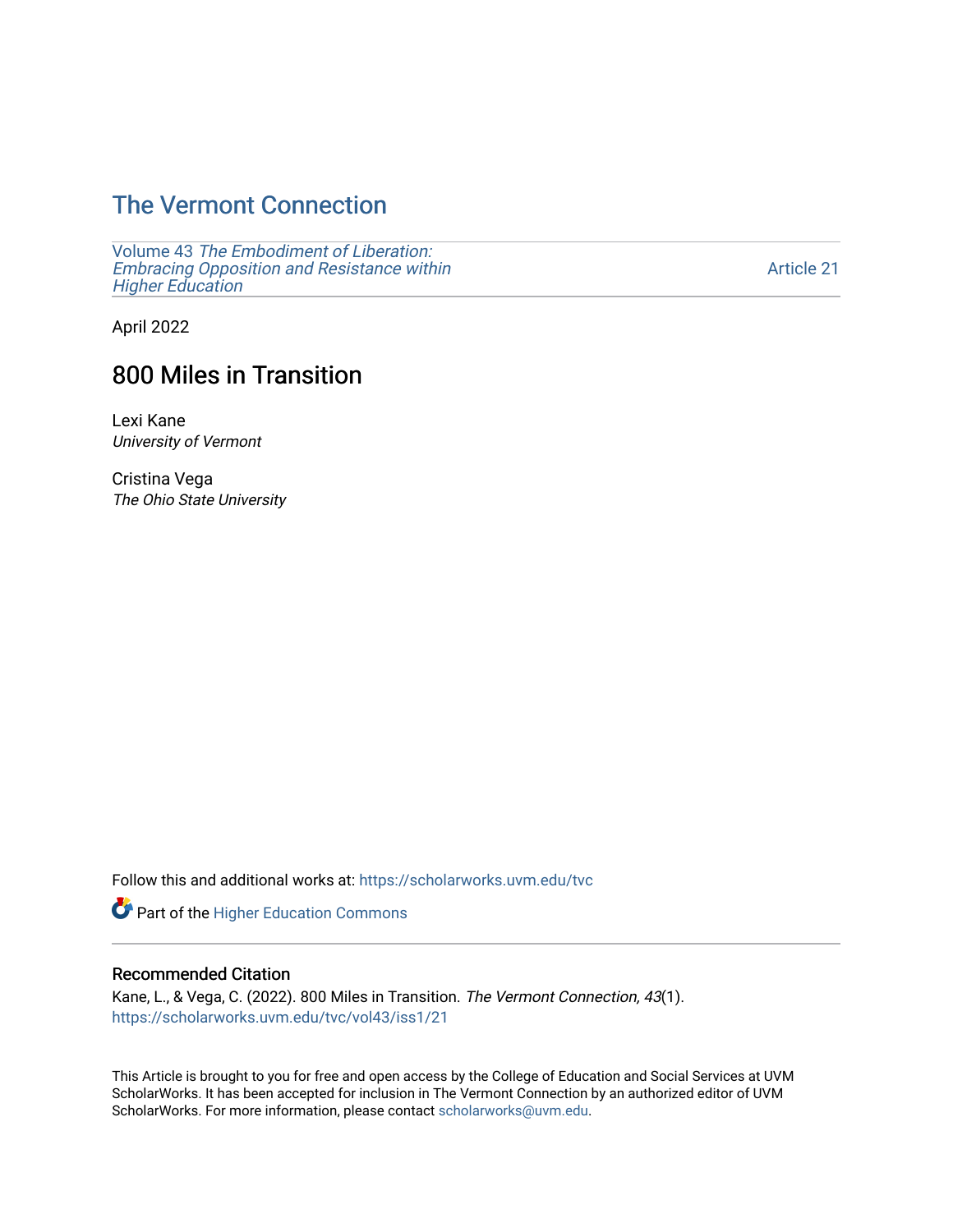#### 800 Miles in Transition

#### Lexi Kane & Cristina Vega

*Currently we* \$*nd oursel*v*es in a moment of transition, what initially seemed like a match made in graduate assistantship /supervisor bliss would quickly become 800 miles of change. Transitions are o*&*en two fold - full of hope and grief as we long for all that is next and reflect on the things we left behind. However, our shared experience of how it feels to be BIPOC in predominantly white institutions, and how identity plays a role in either assimilating or resisting the structure at hand is what led to our dynamic relationship.*

As people of color at predominantly white institutions, we've found that community has been instrumental in our success in the ways we are able to show up as ourselves partially because those who came before us created space, and partially because we continue to advocate for ourselves and those who will come next. For Cristina Vega (Vega), and Lexi Kane (Lexi) their narrative is one that started out as supervisor/supervisee and has, along with distance, transitioned into something more holistic. We, Lexi and Vega, hope that our truth serves as a reminder that good relationships include vulnerability as well as levity, that the space in which relationships form can transcend its initial structure, and that our paths however planned will continue to shift.

Lexi Kane (she/her) is a M.Ed. candidate in the University of Vermont Higher Education and Student *A*"*airs program. Lexi grew up in North Kingstown, Rhode Island, and holds a B.A. in Drama with minors in Musical* !*eatre, English, and Public Relations* #*om Hofstra University. She hopes to challenge her audiences to dream big and challenge the present.*

*Cristina Vega, or Vega is currently the Associate Director for Chapter Services as The Ohio State University. While Vega has spent most of her life on the east coast enjoying lakes and the ocean, she's looking forward to exploring the Midwest and all Ohio has to o*"*er. Before joining OSU, Vega served as the Assistant Director for Fraternity and Sorority Life at the University of Vermont. It was at UVM where she developed her skills in restorative practices, and community building. She has led trainings and created programs related to*  inclusion for students and staff. Vega has a certificate in Design Thinking from IDEO and has attended the *Social Justice Training Institute (SJTI). She is also trained in Restorative Practice, Sustained Dialogue, and the Intergroup Dialogue program. Vega believes in deeply collaborative and synergistic relationships with students, faculty, sta*"*, alumni, and community stakeholders.*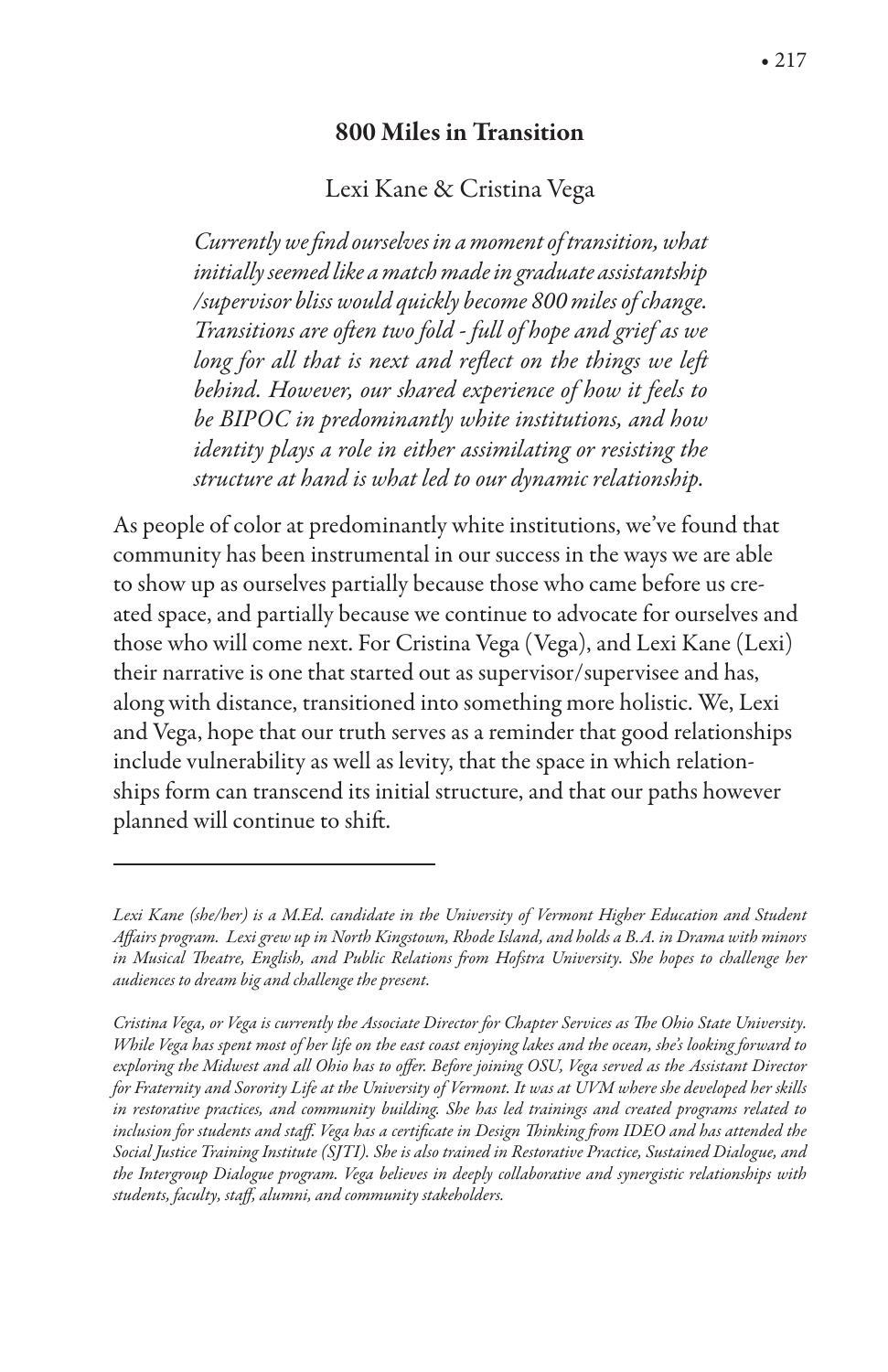Vega: I remember meeting Lexi during interviews. I reflected on my time as a practicum student for Fraternity and Sorority Life. The practicum experience connected me to graduate students before me and later to those who came after. My practicum supervisor, Dr. Kim, referred to her grads as our FSL family. I initially didn't understand what she meant, even when she shared a living document of all the grads she'd supervised during her time at UVM. This document was a physical piece of their legacy, it included the projects they worked on and where they work and is updated annually. Initially, the document seemed like a simple list of names, but throughout the years I have had the opportunity to meet these alums, mainly because they've stayed connected to Dr. Kim; that's her legacy.

When I returned to UVM in 2018 I knew I wanted to continue her legacy. I knew then, as I still know now, there are people who will support you. I wanted to be able to create a similar environment even though the pandemic emphasized loneliness and individuality, I wanted to believe we could also offer connection and camaraderie. As we reflect on our time together the nostalgia weaves its way through to the beginning - a cold morning in February.

Lexi: When I first met Vega during our Interview Days, I was excited about coming into a space that I had some confidence in. Of course, the normal feelings of my imposter syndrome shone through, but I was immediately relieved to see another woman of color on the screen that morning. This was a new experience for me- I had never worked with a BIPOC supervisor before, and the potential power that our partnership could create felt exciting to me. When I left the conversation, I knew that I would be extremely lucky if I was offered this assistantship.

I continuously grew excited and nervous as the start of my job grew closer. Would I live up to the expectations that Vega had for me? Would I even be qualified enough to work in this position? As these thoughts were running through my head, I met with Vega once more before my move to Vermont. I was so extremely nervous that I came with a list of questions, which I eventually learned is how I best work in new environments. Our conversation was refreshing- I had already felt so connected to someone I had not seen in person before, so I could only imagine how dynamic our supervision would be in person. It seemed like I had finally found a mentor and someone I could confide in who may have shared similar identity struggles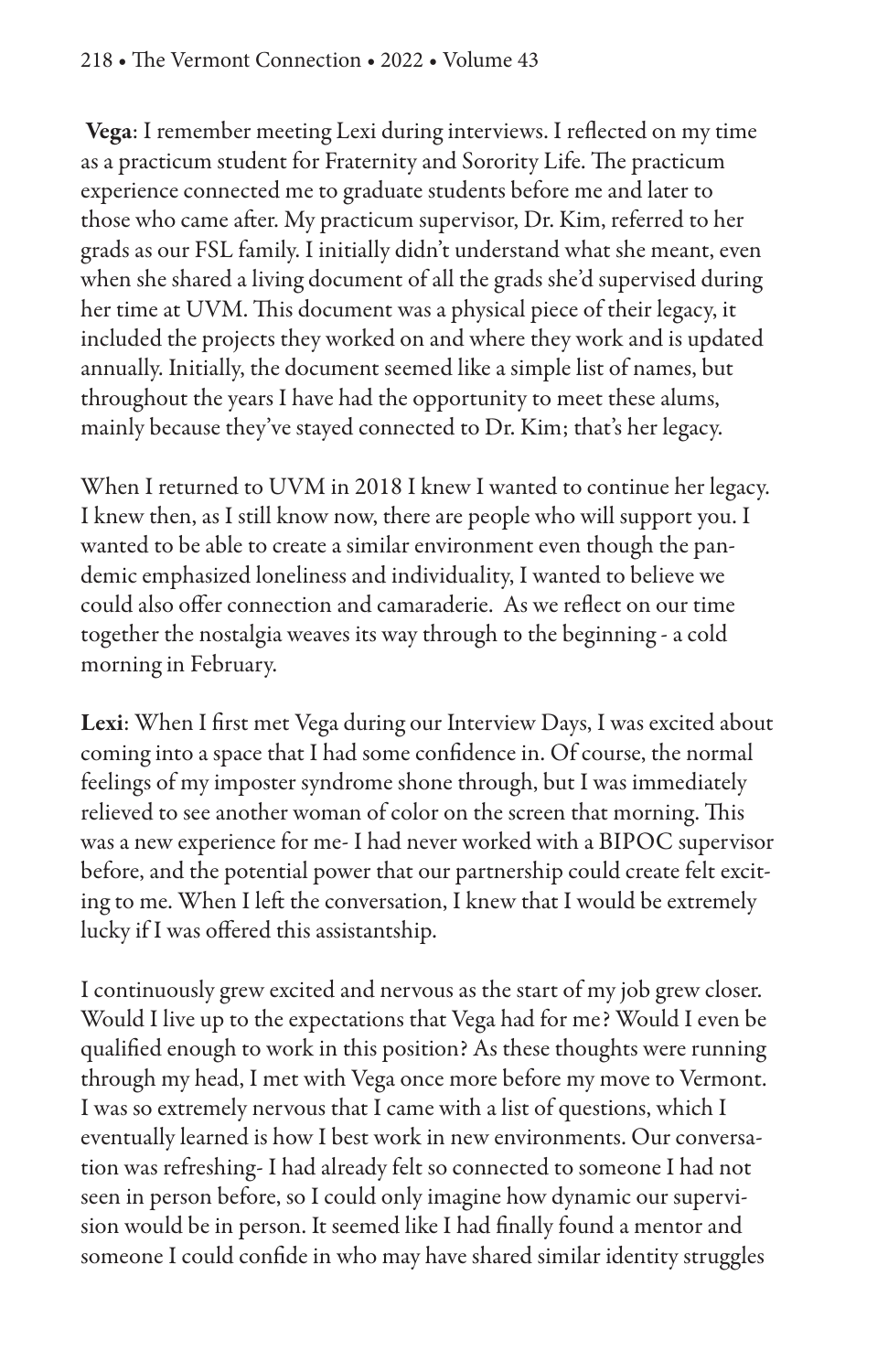and joys. A tell-tale sign that I knew I was on the right path was that after ending our Facetime call before my big move, she immediately sent me a list of coffee shops to try in Burlington. At that moment, I knew that this experience and mentorship could be a great start in my personal identity journey.

Vega: Coffee had become the language by which we initially learned to communicate. The start of our relationship included sharing coffee favorites, meetings off campus at various coffee spots, and alternating coffee pick-me-ups. However, since then we've learned that it takes a little more than coffee to hold us together in these moments of transition. From the grad playlist I shared during interviews to sharing some of my favorite local places, I wanted Lexi to feel planted so she could create her own roots in Vermont. I daydreamed about inviting Lexi to her first Women of Color Celebration - an event that transformed how I saw myself in the context of higher education/ UVM. My first WOC celebration was planned by one of my cohort members, Lizzy, as part of her practicum. I remember walking in and being met with a sea of hugs and good food – what would now be strange to do during this pandemic.

Lexi: On my first day of work, I carried what I consider to be my security iced coffee in my hand, ready to face whatever this day would throw at me. Walking into the office was an experience I was not quite prepared for. After visiting HESA Visit Days virtually and seeing how diverse our candidate pool was, I thought that there would be a great number of BIPOC individuals working within the institution. My thoughts were quickly diminished. This realization instantly put a greater emphasis on the mentor relationship I was hoping to form with Vega. I wonder if she could sense it too, because she started to help me form connections to other individuals and resources on campus who had made an impact on her UVM career thus far. Forming those connections had been beneficial, and still aid me in my work currently. She was helping to pave the way for me to succeed and making my struggle as a woman of color a little less difficult.

Vega: I celebrated another opportunity to supervise a person of color. As I envisioned the next two years with Lexi, moments of laughter during recruitment, or adventures to local coffee shops. I was also struggling in my role in ways I've never struggled with professionally. The last academic year proved to be exhausting, arduous, and heavy. One afternoon, after a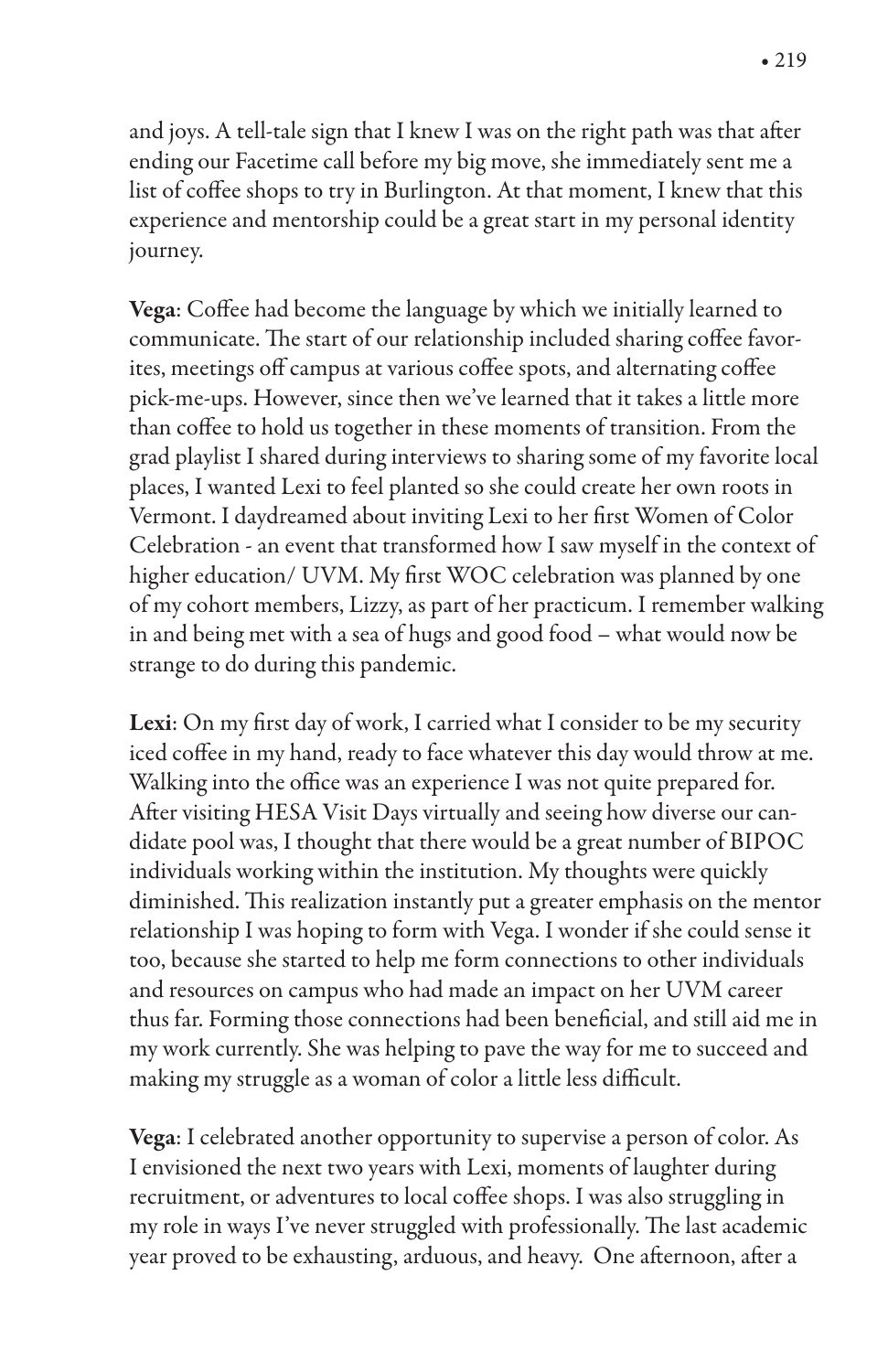particularly tough day I applied to a different job and in a few short weeks I received an offer that was full of hope. Hope. I too was seeking camaraderie and purpose, and after much discernment I had to say yes. However, this meant I would not be working with Lexi in the ways I had wished.

My time with Lexi shrunk immensely and all I wanted was to give her as much of me as I could before I left. What I realized in this process is that it was even more important to make sure that she knew that however lonely the next couple of weeks or months would feel, there are many who want to see her succeed, and many who would lend a helping hand. Every meeting I had with Lexi included connecting her to others on campus, nearby alum, or to people who would answer a call - often intertwined with a story or two. Our time together flew by too quickly.

Lexi: When I found out that Vega was leaving, I went to get what would help me process in that moment: an iced coffee. It felt grounding and reassuring at the same time and helped bring me back to a place where I could process what I was feeling. In looking back on these initial moments, I was feeling a sense of loss and grief. I was losing a major reason as to why I chose this institution. I was losing a mentor, a colleague, and someone who cared about me as an individual. I was losing one half of what I had hoped to be the "dream team". I was also losing another BIPOC individual within my predominantly white office. This collective sense of loss weighed on me and continues to weigh on me. It has made me introspective in how I choose to show up in spaces that I sometimes don't feel brave enough to be in. It has also allowed me to assess the strength I have, even as a team of one at the moment.

Support looks different in many ways now, and I am coming to terms with how support can serve me best in these moments. These moments have allowed me to understand that self-advocacy is what helps me to persist and continue. My presence and perseverance have never been stronger. By embracing these new challenges, I have learned a great amount about my self-worth and my voice, and I owe it to the experiences that I have had with Vega. I know she is there to celebrate my moments of joy and talk me through my difficult moments, and we will do it together with a cup of coffee in hand.